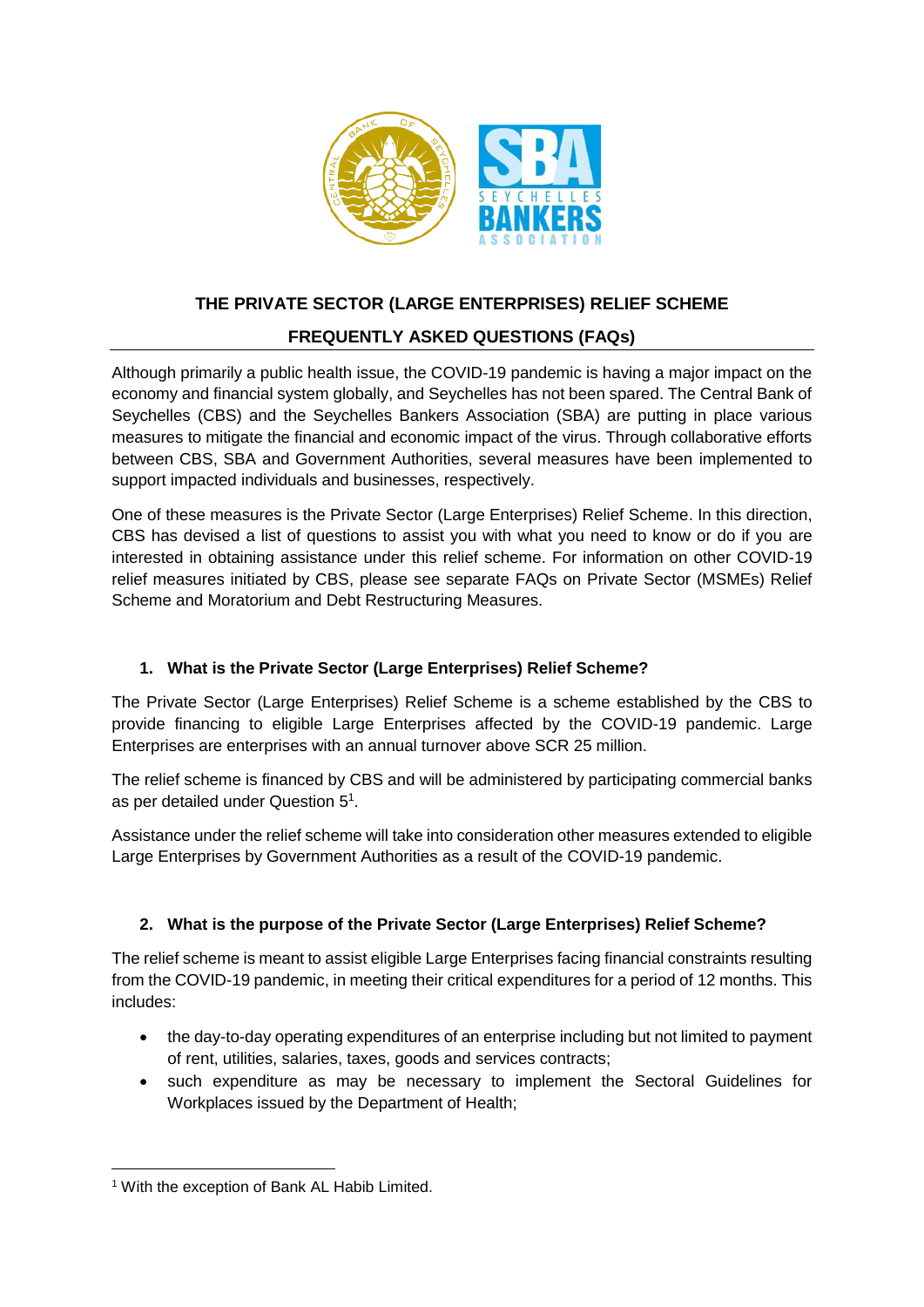- such expenditure associated with supporting staff management restructuring, including unpaid leave, reduced working hours, pay cuts, temporary lay-offs, redundancy;
- such expenditure associated with the integration of digital technology within the business which results in a change in how the business operates and which adds value to the goods and services delivered to the customer;
- such expenditure associated with adjusting the existing operations/business model so as to adapt the business to the changing market conditions;
- such expenditure associated with reskilling and training programmes; and
- debt servicing, but under the following controls:
	- $\circ$  applicable for sectors that are under significant stress, primarily businesses in the tourism sector;
	- o to cover interest repayments only, for a maximum period of 1 year; and
	- o applicable on credit facilities with the main Banker only.

The above expenses are subject to business viability and credit assessments by the participating banks, and are complementary to assistance being provided by Government Authorities. Other critical expenditures are to be considered depending on the specificity of the business.

#### **3. What are the main terms and conditions of the Private Sector (Large Enterprises) Relief Scheme?**

Financing will be provided in the form of overdrafts or loans as offered by commercial banks and with the following main terms and conditions as applicable:

- Fixed Lending rate of 4.5% per year
- Moratorium of 18 months as a maximum on principal and interest repayments for loans, but under the following conditions:
	- o Existing applicants with a 12-month moratorium will benefit from an automatic additional 6-month moratorium; and
	- $\circ$  New applicants will receive a 12-month moratorium, and further extensions will be based on review by the Banker
- A maximum repayment period of 8 years, inclusive of the approved moratorium period for loans, but under the following conditions:
	- o The 8-year maximum repayment period is not automatic; approved applicants need to consult with their Banker; and
	- $\circ$  Tenor will vary within the 8 years, on a case-by-case basis based on various factors.

However, customers may choose to opt out of the moratorium on repayment of principal and interest on loans and should inform their respective commercial bank accordingly.

#### **4. What are the main eligibility criteria that will be considered for obtaining assistance under the Private Sector (Large Enterprises) Relief Scheme?**

Assistance under the relief scheme is open for application from eligible Large Enterprises that are engaged in economic sectors impacted by COVID-19.

Each application will be subject to a credit assessment that will be undertaken by the commercial bank on a case-by-case basis. This credit assessment will also take into account the credit history of the applicant and borrowings with other credit-granting institutions may be considered.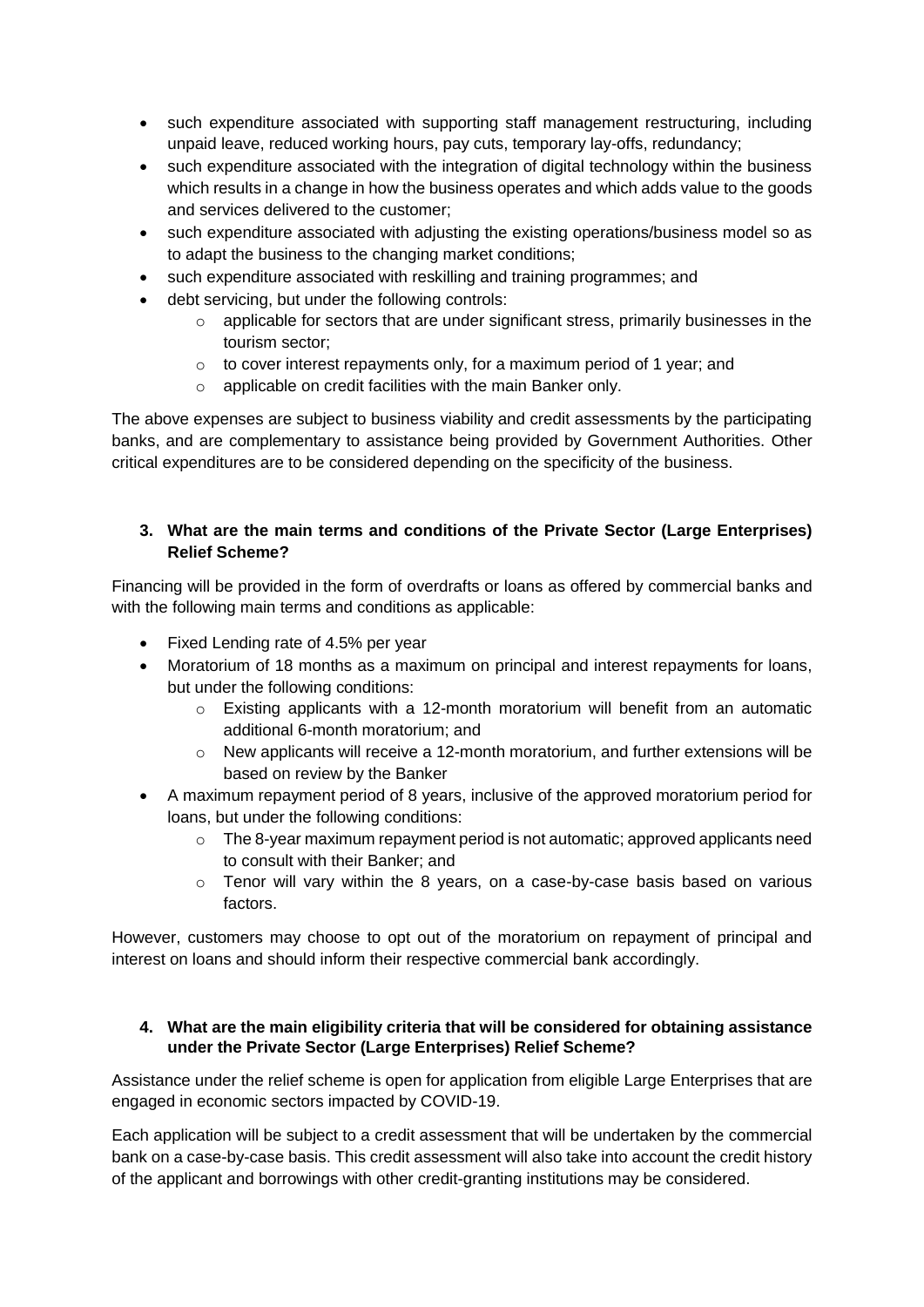However, your existing loan facilities with the institution at which you are lodging your application must, at a minimum, have been in good order as at the end of February 2020. Otherwise, you will not be eligible to apply for assistance under the relief scheme at that institution.

## **5. Which credit-granting institutions are offering assistance under the Private Sector (Large Enterprises) Relief Scheme?**

Currently, the credit granting institutions that have signed the Private Sector (Large Enterprises) Relief Credit Line Facility Agreement to administer the Private Sector (Large Enterprises) Relief Scheme are namely:

- Mauritius Commercial Bank (Seychelles) Ltd
- Bank of Baroda
- Bank of Ceylon
- Nouvobanq
- Al Salam Bank Seychelles Ltd
- Seychelles Commercial Bank

Other institutions that have not yet signed the Agreement may do so while the scheme remains open.

# **6. How do I apply for assistance under the Private Sector (Large Enterprises) Relief Scheme?**

Eligible Large Enterprises interested in obtaining assistance under the relief scheme will need to submit certain documents to allow their commercial banks to process their applications including:

- Written application with supporting reasons
- Forecast cash flow statement for at least 12 months
- Management/Audited accounts

Applicants may be requested to submit additional supporting documents and should contact their respective commercial bank on the relevant documents to be submitted.

Commercial banks will accept scanned and electronic copies of documents where applicable.

#### **7. Will my commercial bank help me in preparing a cash flow statement?**

You are encouraged to acquire assistance from your financial controller, accounting firm and/or qualified consultant in preparing cash flow statements. Should you need assistance to prepare a cash flow statement, the commercial banks can provide templates to support the cash flow preparation process.

## **8. Where do I go in order to obtain more guidance on the Private Sector (Large Enterprises) Relief Scheme?**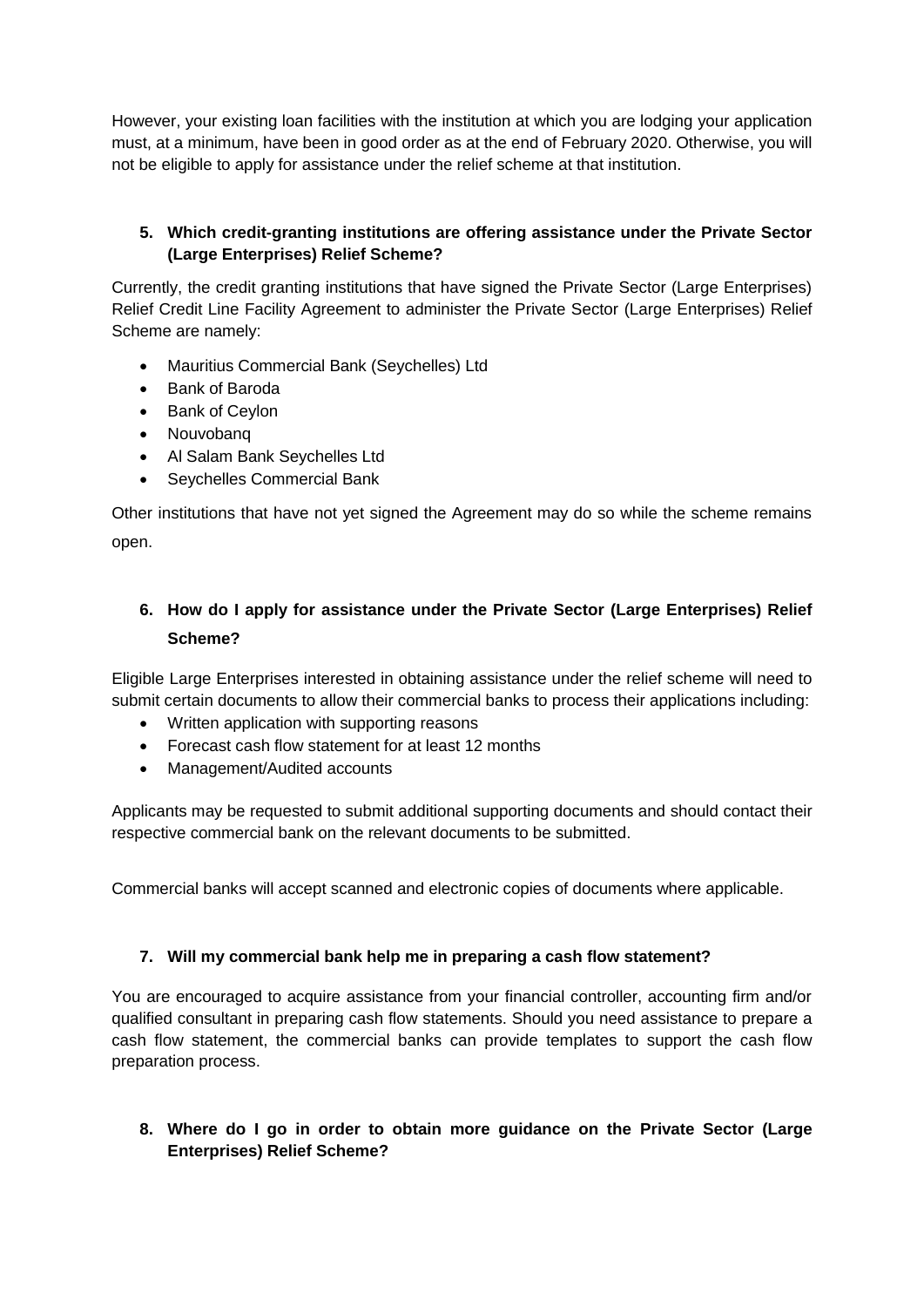You should contact your respective commercial bank for guidance on the Private Sector (Large Enterprises) Relief Scheme. Should you not be able to receive any guidance, you may contact CBS on 4282000 (Press 1 for guidance on the COVID-19 Relief Policy Measures) or e-mail [info@cbs.sc](mailto:info@cbs.sc)

## **9. Can I apply for assistance under the Private Sector (Large Enterprises) Relief Scheme more than once?**

You can apply for assistance under the relief scheme at only one commercial bank exclusively. Any additional requests for assistance must be made at the same commercial bank.

## **10. Do I need to provide collateral to obtain assistance under the Private Sector (Large Enterprises) Relief Scheme?**

You will be required to provide collateral and same will be at the discretion of the commercial bank.

#### **11. How long will it take for my application to be processed?**

This will depend on the complexity of each application and the amount of financing being requested. However, in general, it should take up to 15 working days to process your application, subject to the submission of all required documents.

#### **12. Can I ask for an extension in the moratorium period on loans?**

Existing applicants currently provided with a 12-month moratorium will automatically receive an additional 6-month moratorium. New applicants will receive a 12-month moratorium, and further extensions will be based on review by the Banker.

## **13. If I opt for assistance under the Private Sector (Large Enterprises) Relief Scheme, will my records on the Credit Information System (CIS) be adversely impacted?**

Provided that you honour your commitment with your respective commercial bank, your records on the CIS will not be adversely impacted.

#### **14. I currently have loan facilities in default, can I apply for assistance under the Private Sector (Large Enterprises) Relief Scheme?**

Your existing loan facilities with the institution at which you are lodging your application must, at a minimum, have been in good order as at the end of February 2020. Otherwise, you will not be eligible to apply for assistance under the relief scheme at that institution.

Please refer to question 4 above on the eligibility criteria for obtaining assistance under the relief scheme.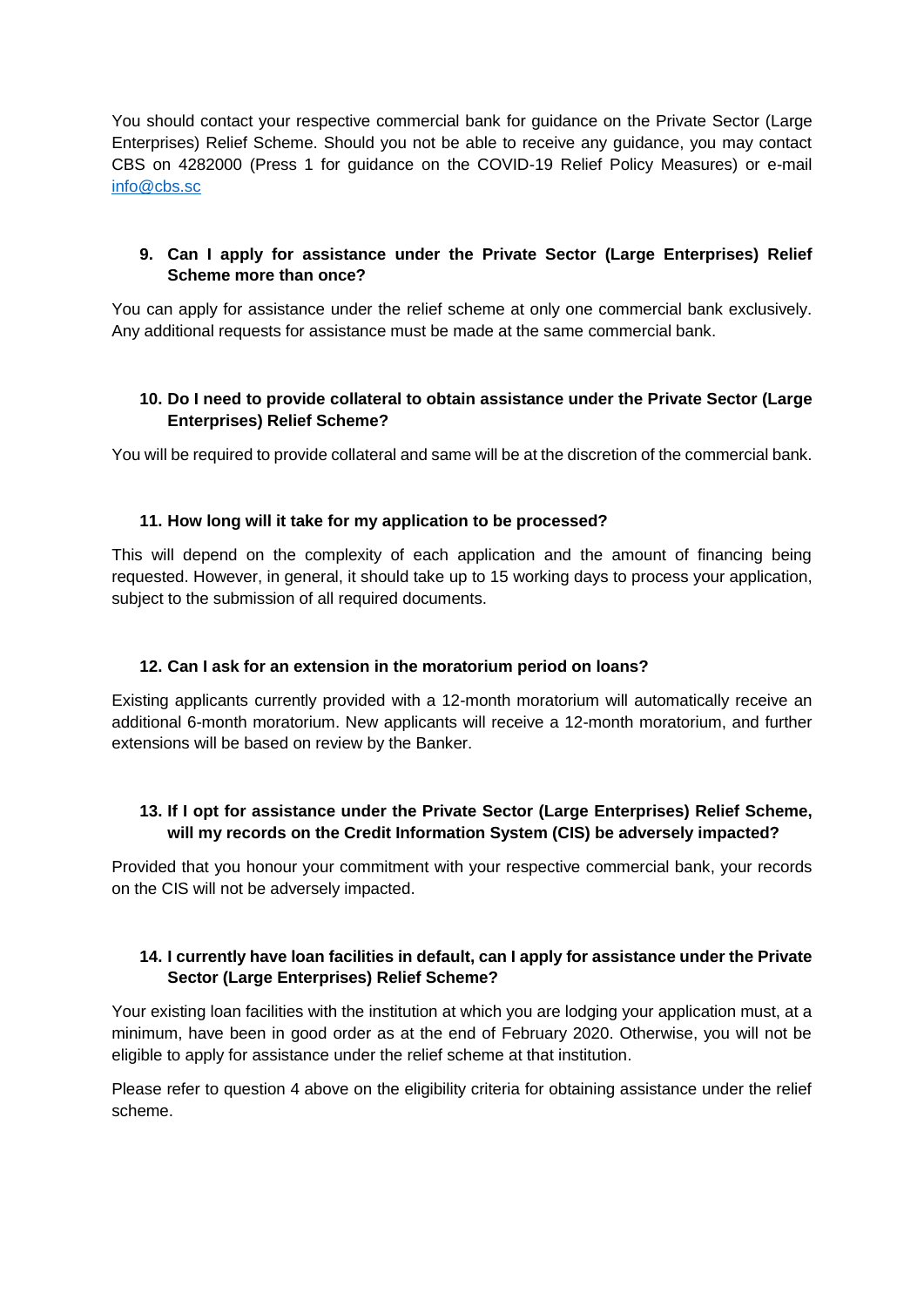### **15. My business is engaged in the hospitality and tourism sector and has been affected by the COVID-19 pandemic. I am struggling to cover my monthly expenses including repayment of my current loan facilities. Can I apply for assistance under the Private Sector (Large Enterprises) Relief Scheme?**

Please refer to questions 2 and 4 above on the eligibility criteria and scope of coverage for obtaining assistance under the relief scheme.

If you are facing difficulties in meeting your existing loan obligations, this can also be considered under the Moratorium and Debt Restructuring Measures previously mentioned.

### **16. I run a large enterprise which has been severely affected by COVID-19, if business does not improve, I will soon be defaulting on my loan facilities and monthly expenses. Can I apply for assistance under the Private Sector (Large Enterprises) Relief Scheme?**

Please refer to questions 2 and 4 above on the eligibility criteria and scope of coverage for obtaining assistance under the relief scheme.

If you are facing difficulties in meeting your existing loan obligations, this can also be considered under the Moratorium and Debt Restructuring Measures previously mentioned.

## **17. My business has an annual turnover less than R25 million. Can I still apply for assistance under the Private Sector (Large Enterprises) Relief Scheme?**

Only Large Enterprises with an annual turnover above R25 million can apply for assistance under this relief scheme.

For businesses with an annual turnover less than R25 million, please refer to the Private Sector (MSMEs) Relief Scheme FAQ.

### **18. Can I apply for assistance under the Private Sector (Large Enterprises) Relief Scheme if I have also requested for moratorium or debt restructuring on an existing loan facility?**

Applicants who have requested for moratorium or debt restructuring on an existing loan facility can still apply for assistance under the relief scheme.

#### **19. Will I be charged additional interest as a result of opting for the moratorium for loans?**

No. Interest will only be charged on the principal amount of loans given under the relief scheme.

#### **20. What will happen to my loan repayments after the moratorium period?**

Please refer to question 3 for details on the moratorium period applicable under the scheme.

After the moratorium period provided ends, you will begin payment of monthly instalments consisting of principal and interest on the loan amount over the remaining tenor of the loan if you